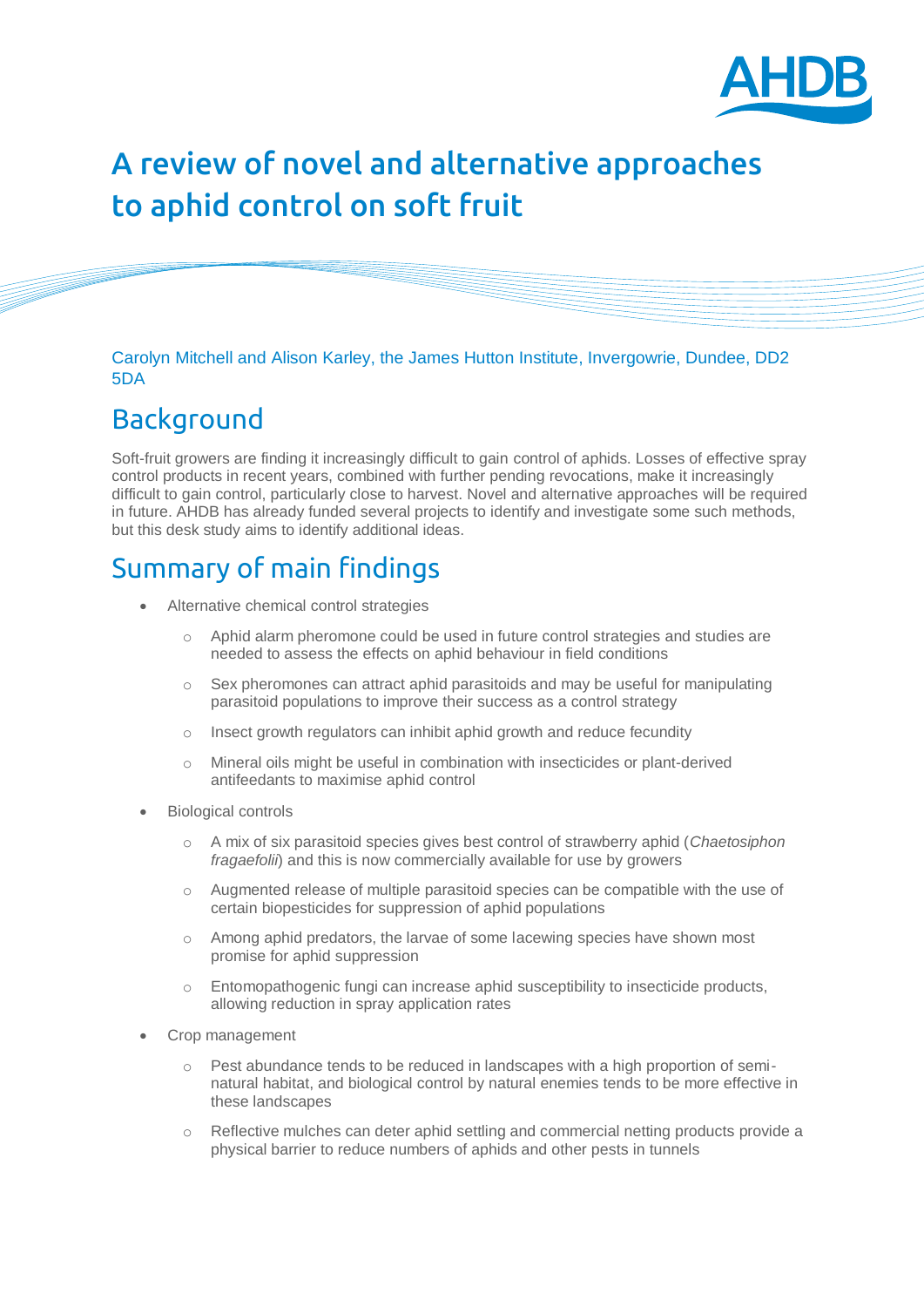# Approach

This desk study was commissioned to fill a knowledge gap in novel and alternative strategies to gain better control of aphid species noted as being problematic for soft-fruit growers. It aims to identify potential products for assessment in SCEPTREplus and provide, where possible, information about product application timing and likely success of the strategy. The aphid species attacking soft fruit are listed in Table 1, with brief information about host range and damage caused to the crop. More detailed information about the biology of these aphid species is provided in Appendix 1.

The study was undertaken by performing literature searches of Web of Science, Google Scholar and the websites of grower organisations globally (e.g. Bioforsk, CSIR, as well as AHDB), using the aphid species names (common and Latin names) as search terms, along with integrated pest management, aphid control, semiochemicals, biological control and crop management. The study summarises information gathered from these literature searches regarding alternative and novel chemical and biological control strategies that have been tested on aphids and have potential to be used on the target aphid species (Table 1). Note that for control of several aphid species, there was limited or no information available in the literature. Specific attention was given to control strategies that show promise in controlling the two main aphid species of concern to AHDB: melon and cotton aphid (*Aphis gossypii*) and potato aphid (*Macrosiphum euphorbiae*) on soft-fruit crops and other crops. Finally, the study summarises additional crop management strategies that could be used to aid aphid pest control as part of an integrated pest management approach.

# Chemical control strategies

Strategies are available to replace or reduce reliance on conventional fungicides and insecticides. These include using semiochemicals to monitor pest populations or to modify pest behaviour, or as an attractant in lure traps used to monitor or kill the target pest. It also includes application of biologically derived bioprotectants, such as insect growth regulators and essential oils, and also mineral oils.

### *Semiochemicals*

Semiochemicals have been identified and developed for control of many insect pest species, but there has been limited research in aphids. Semiochemicals include: (a) alarm pheromones, (b) sex pheromones, or (c) plant volatiles that can be used as a monitoring method, to lure and kill the pest, for mating disruption or for attracting natural enemies.

(a) Alarm pheromones. In response to attack, aphids release alarm pheromones, which cause neighbouring aphids to stop feeding, move away or drop from the plant. The sesquiterpene (*E*)-(*β*) farnesene (EBF) is the primary component of the alarm pheromone of several economically important aphid pests (Vandermoten et al., 2012). Although EBF has been shown to reduce aphid populations in some cases, it does not always lead to predictable effects on aphid behaviour, due to chemical instability or aphid habituation to the pheromone signal. Field studies are needed to assess EBF effects on aphid behaviour in soft fruit, as it might have potential to improve the efficacy of natural enemy control, both as a natural enemy attractant and by reducing aphid responsiveness to aphidderived alarm signals (summarised in Vandermoten et al., 2012).

(b) Sex pheromones. Sex pheromones are released by the females of holocyclic aphids. For potato aphid (*Macrosiphum euphorbiae*) control (Goldansaz, 2004), sex pheromones were tested for use in an IPM system, but although they had success in the wind tunnel, three years of field trials in Canada did not capture many males. The study suggested that the aphid population size was too low to capture many males, or the pheromone blend was not optimised, or the trap placement wasn't optimised for catching males. Sex pheromones have also been shown to attract parasitoids and may be useful for manipulating parasitoid populations in the field to improve their success as a control strategy (Powell et al., 1998).

(c) Plant volatiles. Plant-derived volatile organic compounds (VOCs) can act as a direct defence mechanism (e.g. release of deterrent volatile chemicals that repel pests). For example, raspberry aphids will respond to release by *R. idaeus* of the green leaf volatile (*Z*)-3-hexenyl acetate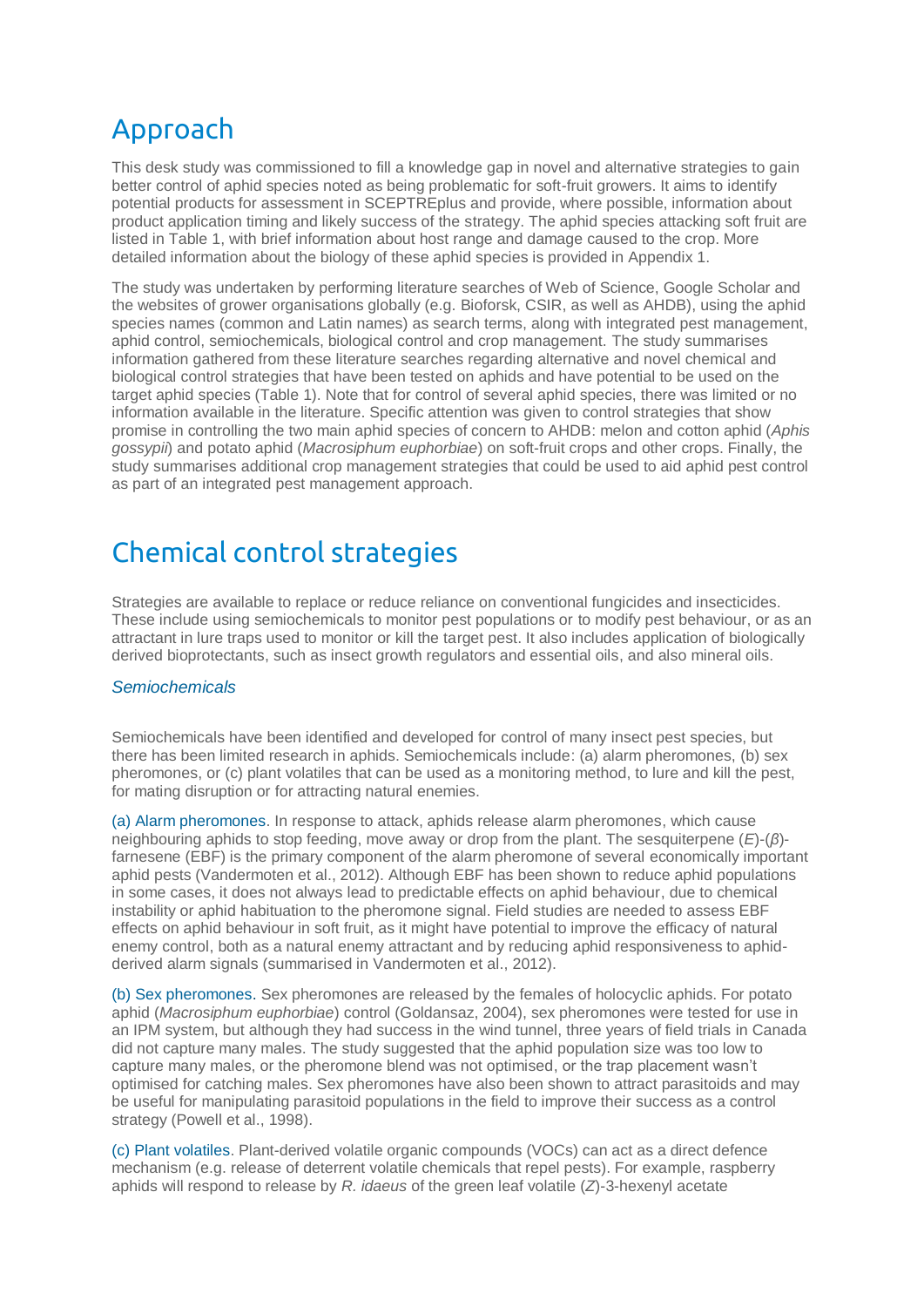(McMenemy et al., 2012), suggesting that volatile composition could be exploited to deter aphid settling. Plant volatiles can also act as indirect plant defences by increasing the recruitment of natural enemies (e.g. herbivore-induced plant volatiles that attract parasitoids or predators of arthropod pests: Stenberg, 2015). For example, plant semiochemicals have been identified in cotton that modified the behaviour of the melon and cotton aphid (*Aphis gossypii*) and one of its natural enemies, the predatory lacewing *Chrysoperla lucasina* (Hegde et al., 2011). Alate aphids were shown to spend significantly more time in areas with odour from uninfested cotton seedlings compared with areas with odour from aphid-infested seedlings, indicating preference for uninfested plants. Aphid-infested cotton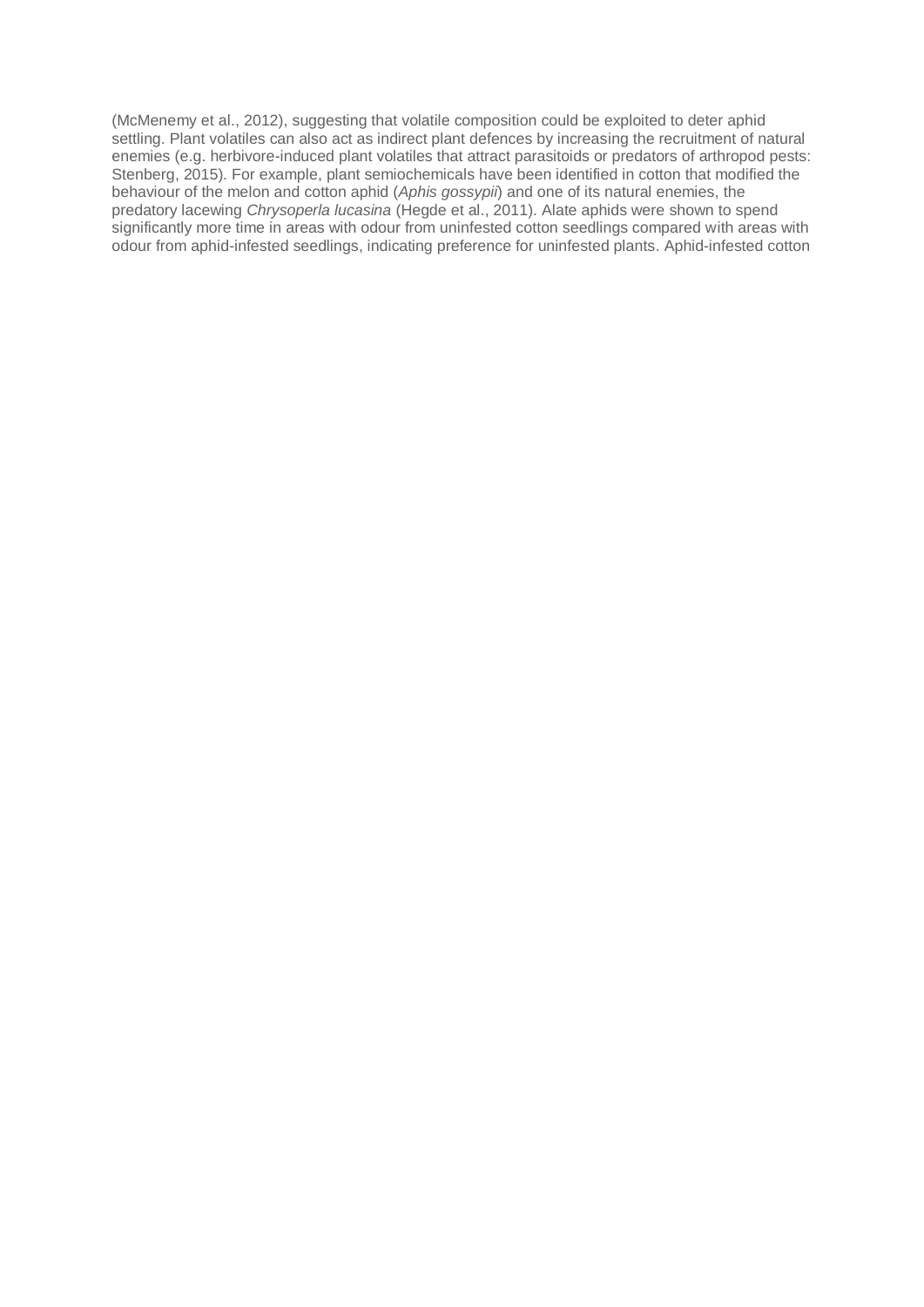| <b>Aphid species</b>                                   | <b>Primary host</b>                                         | Secondary host                          | <b>Damage</b>                                                                                 | <b>Virus vector</b> |
|--------------------------------------------------------|-------------------------------------------------------------|-----------------------------------------|-----------------------------------------------------------------------------------------------|---------------------|
| Strawberry aphid (Chaetosiphon fragaefolii)            | strawberry                                                  |                                         | fungal growth on excreted honeydew                                                            | yes                 |
| Shallot aphid (Myzus ascalonicus)                      | strawberry (winter)                                         | potatoes, shallots<br>and sugar beet    | malformed leaves, stunted growth and shortened<br>and distorted flower stalks                 | no                  |
| Potato aphid (Macrosiphum euphorbiae)                  | polyphagous, including<br>strawberry and bush fruit         |                                         | causes little damage                                                                          | no                  |
| Melon and cotton aphid (Aphis gossypii)                | polyphagous, including<br>strawberry and bush fruit         |                                         | yellowing and distortion in the leaves and fungal<br>growth on excreted honeydew              | no                  |
| Glasshouse and potato aphid (Aulacorthum<br>solani)    | highly polyphagous aphid with<br>hosts including strawberry |                                         | deformation and discolouration of the leaves                                                  | yes                 |
| Large raspberry aphid (Amphorophora idaei)             | raspberry                                                   |                                         | no or little damage                                                                           | yes                 |
| Small raspberry aphid (Aphis idaei)*                   | raspberry and loganberry                                    |                                         | leaf curl                                                                                     | yes                 |
| Currant-lettuce aphid (Nasonovia ribisnigri)           | blackcurrant, redcurrant and<br>gooseberry                  | Asteraceae,<br>including lettuce        | leaf curl and shoot stunting                                                                  | yes                 |
| Currant-sowthistle aphid (Hyperomyzus<br>lactucae)     | blackcurrant, redcurrant and<br>white currant               | Sonchus                                 | downward curling of the leaves and stunting of the<br>young growth                            | no                  |
| Gooseberry aphid (Aphis grossulariae)*                 | gooseberry                                                  | Epilobium                               | deformation and clumping of young leaves which<br>can lead to stunting of growth              | ves                 |
| Peach-potato aphid (Myzus persicae)                    | peach if present                                            | polyphagous,<br>including bush<br>fruit | tightly curled leaves                                                                         | yes                 |
| Permanent currant aphid (Aphis schneideri)*            | Ribes spp.                                                  |                                         | striated and stunted shoots, bunching and leaf curl                                           | no                  |
| Redcurrant blister aphid (Cryptomyzus ribis)*          | Ribes spp.                                                  | Stachys spp.                            | blisters cause discolouration and distortion of<br>leaves, fungal growth on excreted honeydew | no                  |
| Currant stem aphid (Rhopalosiphoninus<br>ribesinus)    | Ribes spp.                                                  |                                         | causes little damage                                                                          | no                  |
| Blackcurrant aphid (Cryptomyzus galeopsidis)*          | Ribes spp.                                                  | labiate hosts (e.g.<br>Galeopsis spp.)  | leaf crinkling and discolouration, tips of infested<br>shoots become brown and die            | no                  |
| Gooseberry-sowthistle aphid (Hyperomyzus<br>pallidus)* | gooseberry                                                  | Sonchus arvensis                        | stunting and leaf curl                                                                        | no                  |
| Currant root aphid (Eriosoma ulmi)*                    | <b>Ulmus</b>                                                | Ribes spp.                              | nursery stock and young plants are weakened                                                   | no                  |
| Gooseberry root aphid (Eriosoma grossulariae)*         | <b>Ulmus</b>                                                | gooseberry                              | nursery stock and young plants are stunted or killed                                          | no                  |

**Table 1. Aphid species attacking soft fruit** (\* indicates no information was available)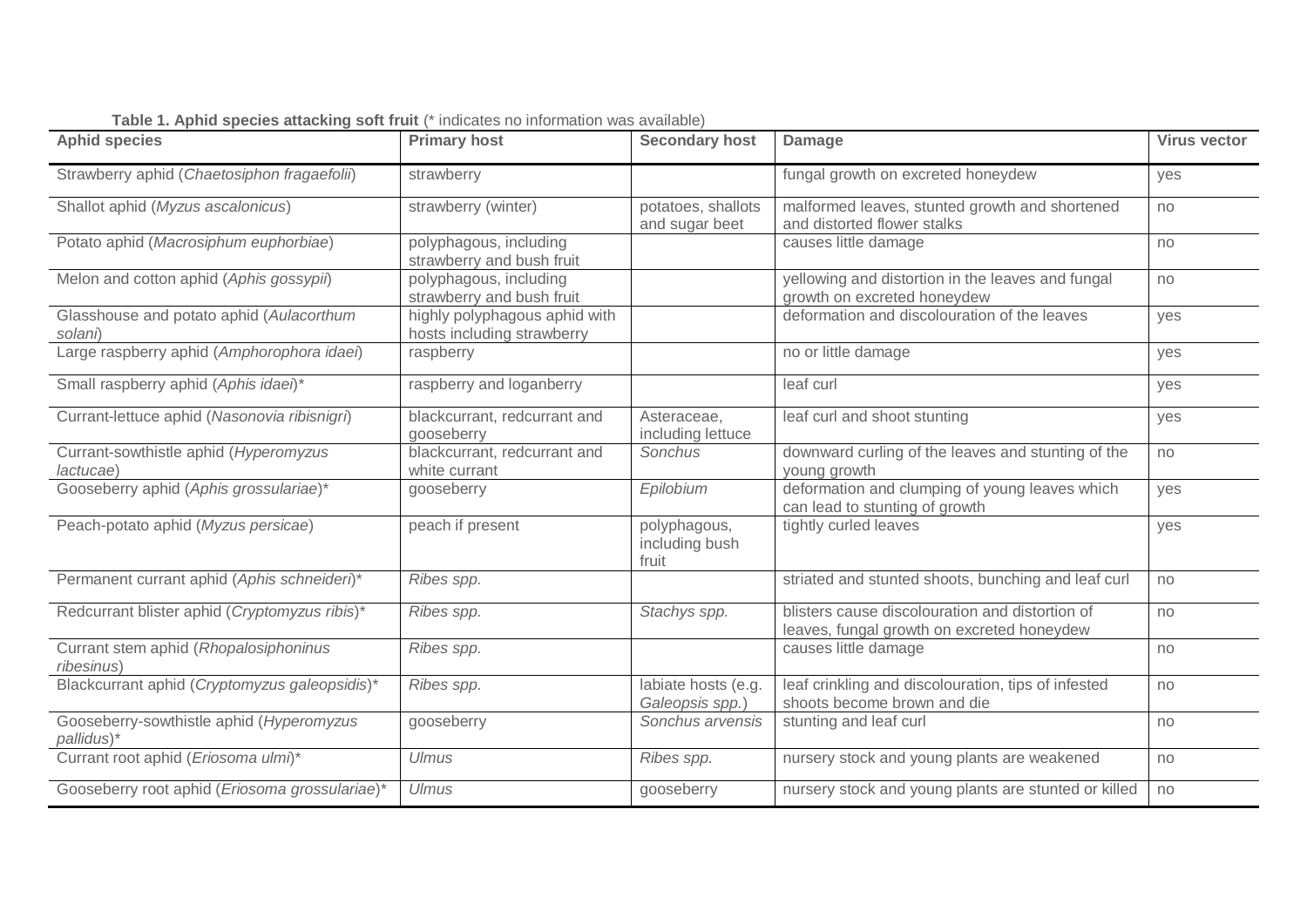seedlings were shown to produce larger quantities of VOCs, including (*Z*)-3-hexenyl acetate, (*E*)-4,8 dimethyl-1,3,7-nonatriene (DMNT), methyl salicylate, and (*E,E*)-4,8,12-trimethyl-1,3,7,11 tridecatetraene (TMTT), and these were shown to be repellent to aphids. Adult lacewings showed an antennal response to the VOCs emitted by infested cotton seedlings, although the consequences for lacewing attraction were not quantified. The authors suggested that 'smart' resistant cotton varieties could be bred to produce these deterrent compounds in anticipation of aphid attack. The effects of these VOCs, individually or in blends, on aphid control in field conditions have yet to be tested.

(d) Insect growth regulators*.* Insect growth regulators can adversely affect insects by regulating or inhibiting specific biochemical pathways or processes required for growth and development. They can be derived from synthetic or natural sources (Tunaz, 2004). Transgenic plants with snowdrop lectin (*Galanthus nivalis* agglutinin, GNA) was tested against glasshouse and potato aphid (*Aulacorthum solani*) and was shown to inhibit aphid growth and decrease fecundity (Down et al., 1996). Another growth regulator, chlormequat chloride, was tested in a UK field trial and was successful in reducing numbers of currant-sowthistle aphid (*Hyperomyzus lactucae*), which correlated with an increase in crop yield the following year (Singer, 1976). In the potato aphid (*Macrosiphum euphorbiae*), Benskin and Perron (1973) tested an insect growth regulator, Altozar IGR; ZR 512, which affected juvenile hormone activity; the study showed that the third instar was most sensitive, and treatment led to reduced fecundity by inhibiting normal adult development.

# *Essential and mineral oils*

Essential oils are derived from aromatic plants and contain volatile, low-molecular-weight terpenes and phenolics. Causing neurotoxic effects, they are successfully used to control pre- and post-harvest phytophagous insects (Regnault-Roger et al, 2012). Essential oils that are both repellent and toxic are likely to be the most useful for control by killing aphids that have already colonised the plant and repelling newly colonising aphids (Munneke et al., 2004). There are many trials testing essential oils, several of which show a repellent or mortality effect. Examples include hemp oil used against *Aulacorthum solani*, (Gorski et al., 2016); three essential oils, identified as Denka A, Denka B and Denka C, used against *Macrosiphum euphorbiae*, (Munneke et al., 2004); rosemary oil and ginger oil used against *M. euphorbiae,* (Hori, 1999); garlic, soybean and eucalyptus essential oil mix used against *Aphis gossypii*, *Myzus persicae* and *M. euphorbiae* in Argentina (Castresan et al, 2013); three essential oils (from *Azadirachta indica*, *Eucalyptus camaldulensis* and *Laurus nobilis*) used against *Aphis gossypii* (Ebrahimi, 2013); sugar apple oil (*Annona squamosa*) (Lin et al., 2009); a plant-derived neem extract and a terpenoid blend used against *Amphorophora ideai* and *Macrosiphum euphorbiae* (O'Neill et al., 2014); and neem oil used against *Chaetosiphon fragaefolii* (Lowery and Isman, 1993).

Mineral oils are derived from petroleum and have been used to control aphids and reduce the spread of non-persistent viruses. A laboratory study showed that the mineral oil Finavestan EMA can induce either probiotic effects or toxic effects in *M. euphorbiae*, depending on the mode of application (topical contact, inhalation or ingestion) and the concentration tested (Martoub et al., 2011). The authors noted that as other studies have shown mineral oil to be effective at controlling the spread of nonpersistent viruses by aphids, it would be useful to test the mineral oil in combination with an insecticide or plant-derived antifeedants to maximise aphid control and counter any probiotic effects on aphids via oil inhalation (Martoub et al., 2011).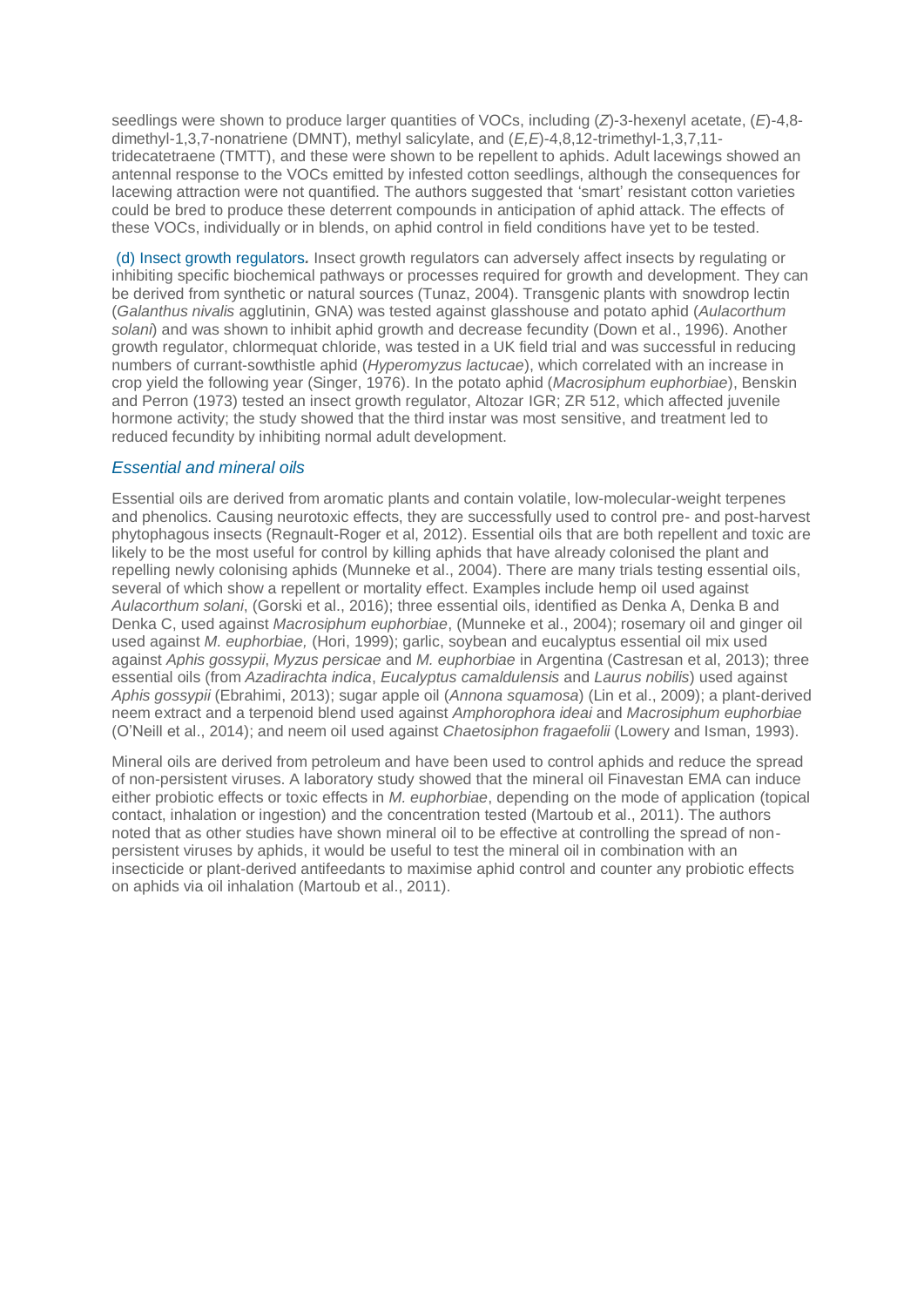| <b>Strategy</b>               | <b>Product</b>                                                   | <b>Aphid species</b>      | <b>Application rate/timing</b>                                    | <b>Reference</b>            |
|-------------------------------|------------------------------------------------------------------|---------------------------|-------------------------------------------------------------------|-----------------------------|
| Semiochemical                 | $(Z)-3$ -hexenyl<br>acetate, DMNT,<br>methyl salicylate,<br>TMTT | Aphis gossypii            | lab assay - 200 ml/min flow<br>rate                               | Hegde et al.,<br>2011       |
| Insect growth<br>regulator    | chlormequat<br>chloride                                          | Hyperomyzus<br>lactucae   | UK field trial – one spray 2200<br>ppm                            | Singer and<br>Smith, 1976   |
|                               | Altozar IGR                                                      | Macrosiphum<br>euphorbiae | lab assay - applied when<br>aphids are third instar               | Benskin and<br>Perron, 1973 |
| Essential and<br>mineral oils | hemp oil                                                         | Aulacorthum<br>solani     | lab assay $-0.1\%$ aqueous<br>emulsion solutions                  | Gorski et al.,<br>2016      |
|                               | Denka A, Denka B<br>and Denka C                                  | Macrosiphum<br>euphorbiae | lab assay - application<br>equivalent to 284 l/hectare            | Munneke et al.,<br>2004     |
|                               | sugar apple                                                      | Aphis gossypii            | lab assay - leaf discs sprayed<br>0.05% w/v applied until run-off | Lin et al., 2009            |

**Table 2. Summary of potential alternative chemical control strategies for soft-fruit aphids**

# Biological control strategies

The first use of biological control predates the modern pesticide era. There are advantages and disadvantages to using biological control. The advantage is that control organisms tend to be quite specific and the pest organism does not build up resistance, so the control method can be repeated on multiple occasions. The disadvantage is that the control organism population can take time to build up to levels capable of controlling the pest and can be quite costly to produce. For biological control to be successful, research effort is required to understand the biology and ecology of both the pest and control organisms and the influence of environmental factors on biocontrol efficacy (Bale et al, 2008).

# *Parasitoids*

The use of parasitoids in biological control has been well documented and with mixed results. They can be tested individually or as part of a mixture of parasitoid species. A good level of control of glasshouse and potato aphid (*Aulacorthum solani*) was achieved using parasitoids (Silva et al, 2009), but tests on the shallot aphid (*Myzus ascalonicus*) (Enkegaard, 2013) showed that the aphids all died after parasitism so that a second generation of parasitoids was not produced. Three parasitoid species, *Aphidius colemani, Aphelinus abdominalis* and *Aphidius ervi*, were tested on the large raspberry aphid (*Amphorophora idaei*) (Mitchell, 2007), with all three parasitoid species showing a low level of parasitism success, which could be due to the presence of protective facultative bacterial endosymbionts (Frew, 2014). *Aphidius ervi* was shown to be more successful at parasitising aphids on a susceptible raspberry variety compared with a variety with some aphid resistance (Mitchell et al., 2010). Using a mixture of parasitoid species allows for variation in aphid population size and species between years and between locations. Different mixtures of parasitoid species were tested over several years in greenhouses. A mixture of six parasitoid species was shown to give the best control of the strawberry aphid (*Chaetosiphon fragaefolii*) (de Menten, 2011). This product is now commercially available. Augmented release of multiple parasitoid species was shown to be compatible with the use of certain biopesticides for suppression of aphid infestations (O'Neill et al., 2014). Understanding the reasons why parasitoids fail to suppress pest populations is vital if they are to continue to be an important part of IPM strategies. One reason for their failure which has been given some attention is the presence of inter- and intra-species variation in aphid susceptibility to parasitoid attack (Henter and Via, 1995; Asplen et al., 2014). Facultative bacterial endosymbionts such as *Hamiltonella defensa* and *Regiella insecticola* have been shown to be present in many aphid species and differ in their effects on aphid resistance depending on host aphid species identity (Moran et al., 2005). In *M. euphorbiae,* resistance to the common parasitoid *Aphidius ervi* is encoded within the aphid genome rather than the facultative endosymbiont *H. defensa* (Clarke et al., 2017). In this case, parasitism resistance led to lack of larval development in attacked aphids. Aphids of the resistant genotype showed a high level of fitness, suggesting that biological control of *M. euphorbiae* using *A. ervi* could aggravate pest problems by selecting for the fittest parasitism-resistant genotypes.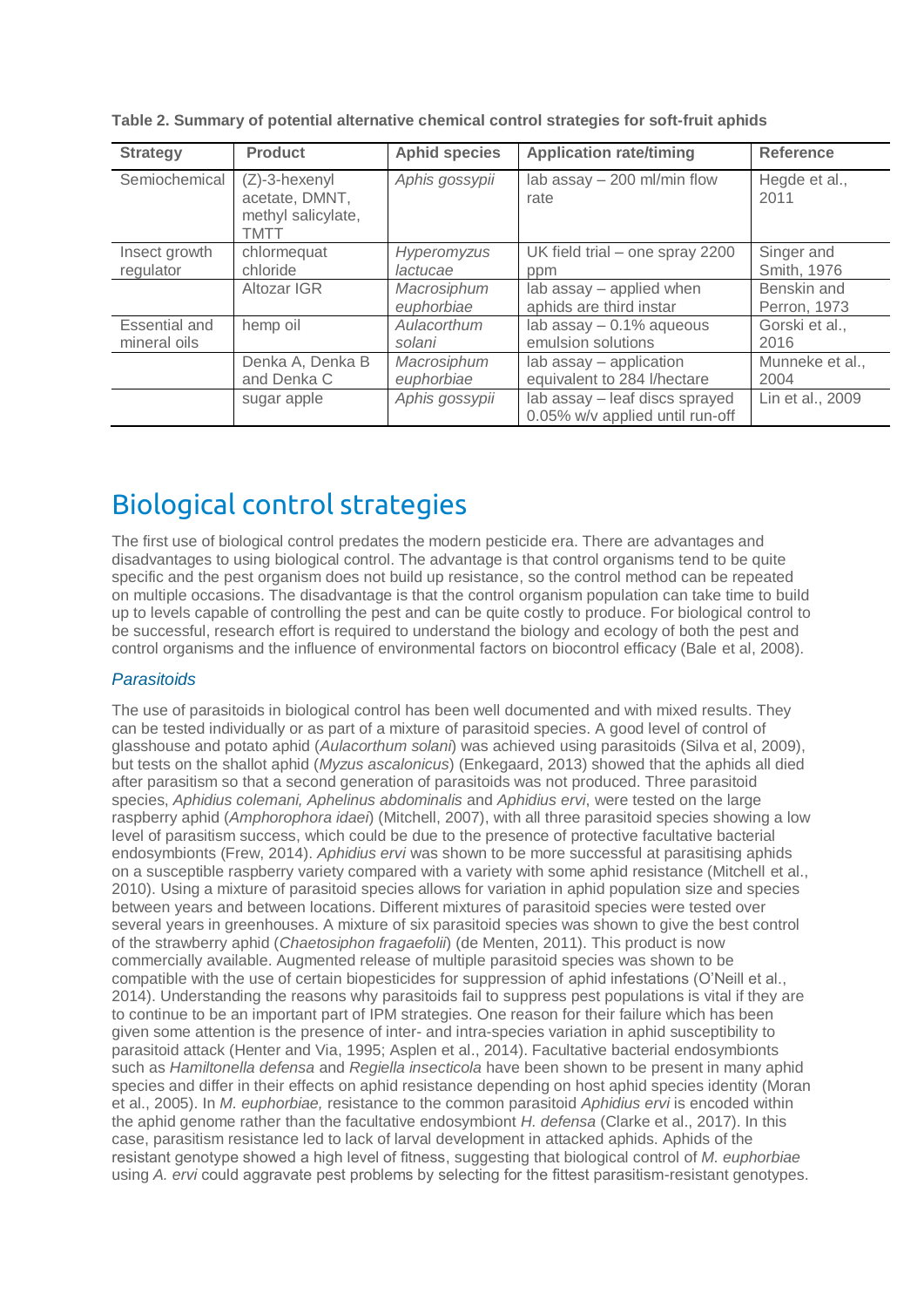### *Other arthropod natural enemies*

Using predators which are either naturally present or introduced into the area has proved, on the whole, not to be as successful as parasitoids at controlling aphid populations, as they tend to be less effective at searching for aphids when the aphid population size is small. In this situation, predators tend to move away from the target area (i.e. the crop). Despite this, predators should still be considered for their use as part of an IPM strategy. The natural enemies investigated for their ability to control aphid populations include:

- Beetles, such as the Coccinellidae, including the two-spotted ladybird (*Adalia bipunctata*), seven-spotted ladybird (*Coccinella septempunctata*), and ten-spotted ladybird (*Adalia decempunctata*)
- True bugs, such as the anthocorids or pirate bugs of the genera *Orius* and *Anthocoris*
- Neuropterans, such as green lacewings of the genera *Chrysopa* and *Chrysoperla*
- Hoverflies, such as *Syrphus*, *Scaeva, Episyrphus*
- Gall midges, such as *Aphidoletes*

Lacewing species have shown the most promise as aphid predators. In studies using shallot aphid (*Myzus ascalonicus*) and currant-lettuce aphid (*Nasonovia ribisnigri*), lacewing larvae reduced aphid numbers, although both studies were conducted at a small scale (Shrestha et al., 2013). Laboratory experiments using carabids collected from apple orchards and strawberry plantations showed that the carabids were very mobile and able to move about the plant structure and reduce strawberry aphid (*Chaetosiphon fragaefolii*) numbers (Fitzgerald and Solomon, 2001).

# *Entomopathogenic fungi*

Entomopathogenic fungi occur naturally in the environment and attack many arthropods, including aphids. Research into the use of entomopathogenic fungi has involved either identifying which species are already present in the pest population or using laboratory-reared or commercially available fungal species. In a glasshouse study testing twelve species of entomopathogenic fungi on *A. gossypii* and *M. persicae*, temperature and humidity were shown to play an important role in mycelium development. For good control, the fungi must be able to work over the range of temperatures and humidities experienced in glasshouses and polytunnels. *Lecanicillium lecanii* strain 41185 was shown to be the most virulent of the fungal strains tested over a range of temperatures  $(20-30\degree C)$  and relative humidities  $(45\degree-90\% \text{ RH})$  which covered the range of conditions occurring in the glasshouse (Vu et al., 2007). The entomopathogenic fungus *Beauveria bassiana* was shown to increase aphid mortality in glasshouse and potato aphid (*Aulacorthum solani*) (Kim et al, 2007) and UK large raspberry aphid (*Amphorophora idaei*) (Dickson, 1979) and also reduced fecundity in the currant-lettuce aphid (*Nasonovia ribisnigri*) in Denmark (Shrestha et al., 2015).

Co-application of entomopathogenic fungi with a suitable sublethal concentration of selective insecticide has been successfully employed against various insect pests, including aphids, to reduce the selection pressure using insecticides alone. General insecticide resistance mechanisms involve elevated activities of detoxification enzymes, such as monooxygenases and esterases (Ambethgar, 2009). Entomopathogenic fungi can increase aphid susceptibility to insecticides by suppressing these enzyme activities (Kanost et al., 1990).

### *Densoviruses*

Densoviruses are invertebrate-specific parvoviruses that are highly pathogenic and usually fatal. They have been identified in many insect orders, including Lepidoptera, Diptera, Homoptera, Orthoptera and Hemiptera. Research into their use for pest control is limited, although densoviruses have proven successful for the control of the mosquito *Aedes aegypti*. The disadvantage of these viruses is that they can take between 2 and 20 days to kill the host, which means that the pest can still cause crop damage after becoming infected with the virus. Modification of the virus genome can successfully reduce the time required for infection to be fatal (Jiang et al., 2007). In the peach-potato aphid (*Myzus persicae*), a densovirus has been reported to infect the anterior portion of the digestive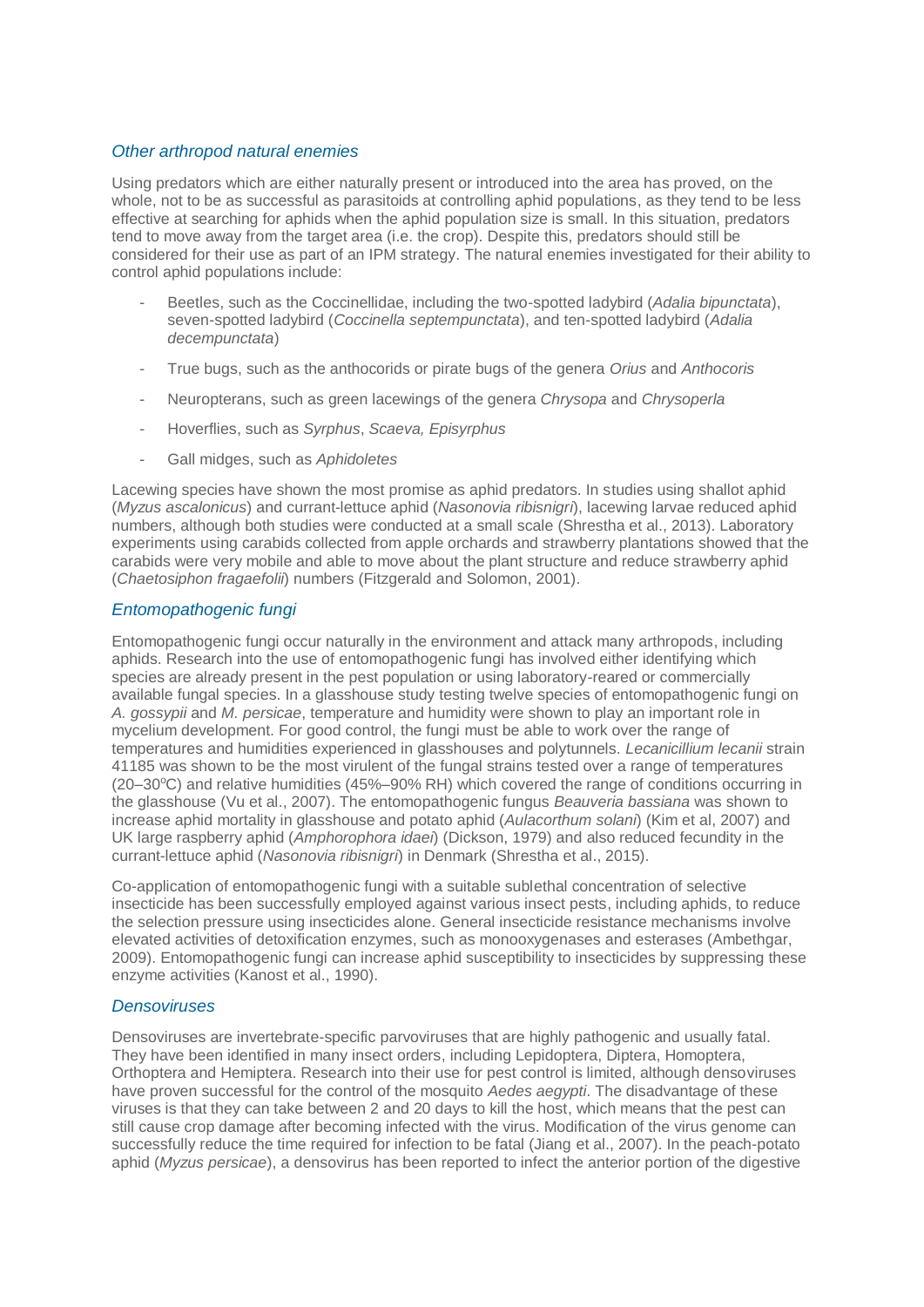tract of the aphid, with infection causing reduced aphid size, delayed development and decreased fecundity (van Munster et al., 2003).

| <b>Strategy</b>           | Species name and/or<br>product name                                                              | <b>Aphid species</b>                                                              | <b>Application rate/timing</b>                                                                                    | <b>Reference</b>         |
|---------------------------|--------------------------------------------------------------------------------------------------|-----------------------------------------------------------------------------------|-------------------------------------------------------------------------------------------------------------------|--------------------------|
| <b>Parasitoid</b>         | Praon volucre                                                                                    | Aulacorthum<br>solani                                                             | lab assay - one parasitoid<br>allowed to parasitise 20<br>nymphs for one hour at 22°C                             | Silva et al.,<br>2009    |
|                           | Six-species mixture/<br>FresaProtect                                                             | Macrosiphum<br>euphorbiae,<br>Aphis gossypii<br>and other<br>strawberry<br>aphids | Available from Viridaxis -<br>one tube covers 200 m <sup>2</sup>                                                  | de Menten,<br>2011       |
| Entomopathogenic<br>Fungi | L. lecanii 41185                                                                                 | Aphis gossypii,<br>Myzus persicae                                                 | lab assay – range of temp<br>20-30°C; 20 ml of 1x107/ml<br>conidia suspension spread<br>on each leaf              | Vu et al.,<br>2007       |
|                           | Lecanicillium<br>longisporum<br>(Vertalec <sup>®</sup> ),<br>Lecanicillium<br>attenuatum (CS625) | Aulacorthum<br>solani, Myzus<br>persicae and<br>Macrosiphum<br>euphorbiae         | lab assay - leaf discs<br>sprayed with 1 ml conidia<br>suspension (108 conidia/ml)<br>at room temperature         | Kim et al.,<br>2007      |
|                           | Beauveria bassiana<br>strain GHA/ BotaniGard                                                     | Nasonovia<br>ribisnigri                                                           | semi field assay - knapsack<br>spray with a fine nozzle used<br>to spray 35 ml of $1.44 \times 107$<br>conidia/ml | Shrestha et<br>al., 2015 |

**Table 3. Summary of potential biological control strategies for soft-fruit aphids**

# Crop management

# *Plant traits*

Plant traits, both physical and chemical, can play a role in control against many insect pests, including aphids. These plant traits either provide a physical barrier against movement or feeding, chemical deterrence of pest settling and feeding, or reduced plant palatability (Mitchell et al., 2016). Glandular trichomes, which secrete metabolites, are the plant trait mechanism which has been given most attention in aphid control. Sugar esters produced by glandular trichomes was linked to reduced abundance of *Macrosiphum euphorbiae* on tomato plants (Goffreda et al, 1990). Plant surface waxes and allelochemicals have been proposed as desirable traits for repelling or deterring aphids (Smith and Chuang, 2013). Aphid-resistance genes in raspberry are thought to lead to a chemical deterrence at the leaf surface (e.g. Shepherd et al., 1999) and reduced phloem nutritional quality (Lightle et al., 2012).

### *Increasing plant biodiversity*

Increased plant biodiversity can enhance pest control by increasing natural enemy abundance, biodiversity and activity, which can translate into a decrease in pest numbers. Increasing plant biodiversity can be achieved in several ways, including introducing non-crop components (e.g. floral mixtures) as an undersowing of the main crop, in the field margins, or in floral strips within the crop, or by intercropping the main crop with a companion crop species. Using floral strips to provide food for adult hoverflies was shown to increase predator numbers in lettuce fields and reduce the abundance of the currant-lettuce aphid (*Nasonovia ribisnigri*) in the USA (Gillespie et al., 2011). Undersowing grass in a UK potato field was shown to reduce *Macrosiphum euphorbiae* abundance and the grass did not compete with the crop to affect yield (McKinlay, 1985).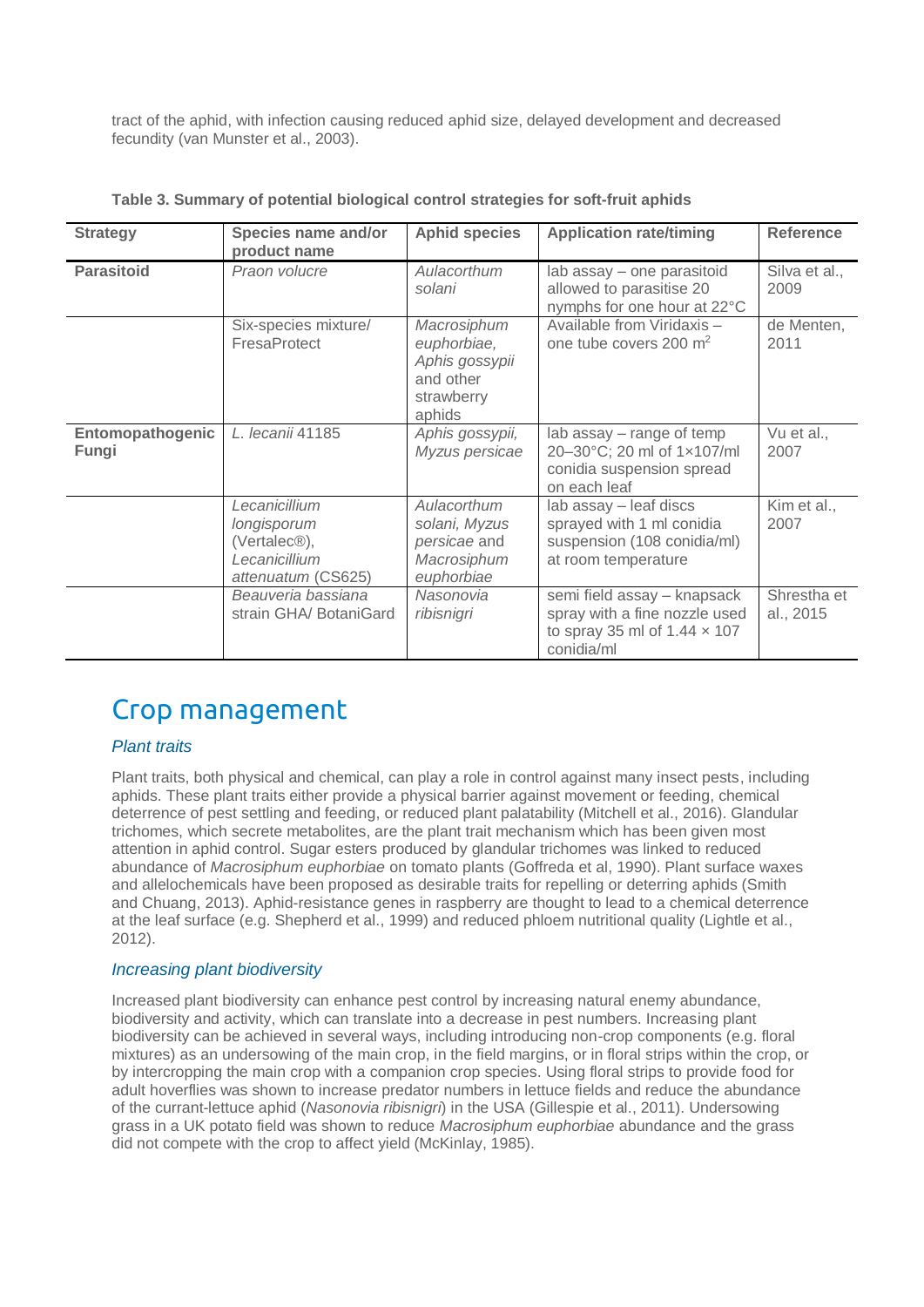Intercropping might be an attractive option for improved aphid control in *Rubus* plantations by growing susceptible genotypes alongside one or more resistant genotypes. In other crop systems, the presence of resistant plants can mask the presence of susceptible genotypes and dilute the presence of infective or infesting colonies, limiting the overall pest and disease load (Tooker and Frank, 2012). Such an approach might also slow the evolution of resistance-breaking pest and disease variants and enhance the durability of crop resistance (Tooker and Frank, 2012). At a larger scale, pest abundance tends to be reduced in landscapes with a high proportion of semi-natural habitat, and biological control by natural enemies tends to be more effective in these landscapes (Veres et al., 2013).

### *Plant priming using defence elicitors*

Plant defence can be 'primed' to stimulate plant defence pathways without triggering a full plant defence response; this can enhance plant resistance by allowing rapid induction of a strong and potentially more sustained response when the plant is attacked by pests (e.g. Stenberg et al., 2015; Martinez-Medina et al., 2016). 'Elicitors' of plant defence pathways include plant signal compounds such as jasmonates, and synthetic and plant-derived products (Aranega-Bou et al., 2014). Elicitors might offer an additional category of bioprotectant products in the future, although they have yet to be tested rigorously for effects on soft-fruit-crop susceptibility to aphids. In raspberry, raspberry aphids colonising plants infected with black raspberry necrosis virus and raspberry leaf mottle virus showed slower development than aphids on uninfected plants (McMenemy et al., 2012), which might indicate that activation of defensive pathways (by virus infection) primes raspberry plant defences against aphids, although the biochemical pathways involved in this response have yet to be identified.

### *Protective coverings*

UV-blocking materials, such as polythene sheets and netting, have been developed as a tool to reduce pest numbers. These materials block out UV light (wavelengths in the 240–400 nm range), which impairs insect vision and affects their ability to locate and colonise plants. Reflective mulches are used to deter insects, with different colours being more effective against specific insect pests. Netting and covers are used as a barrier to prevent insects from landing on the crop (Diaz and Fereres, 2007). In Mexico, clear mulches were shown to reduce aphid numbers to the greatest extent (compared with bare soil) in watermelon crops, but black and white mulches also reduced aphid abundance (Farias‐Larios and Orozco‐Santos, 2010). In Israel, seven net products (P‐Optinet, P‐ AntiInsect net, T‐AntiInsect net, BioNet white, BioNet transparent, Antivirus 50 mesh and Spidernet Plus) were tested in pepper crops in polytunnels: all seven net types were shown to reduce numbers of aphids and other pests (Legarrea et al., 2010).

# Conclusions

Although the range of studies examining novel or alternative control options for the target aphid species in Table 1 is limited, potential control strategies have emerged from these studies and from research on other aphid species. Among chemical controls, insect growth regulators, essential and mineral oils and some semiochemicals have been identified that could be suitable for testing in soft fruit. Among biological protectants, parasitoids and certain other natural enemies can be effective, although, often, biological products do not make it beyond small-scale trials in controlled conditions, perhaps due to the challenges of conducting controlled large-scale field trials. Entomopathogenic fungi can be applied on a larger scale and some species and strains are effective over a range of temperatures and relative humidities, which would make this strategy suited to polytunnel conditions. Combining biological and chemical controls might increase efficacy, as highlighted by the potentially synergistic effects of entomopathogenic fungi and insecticides for aphid control.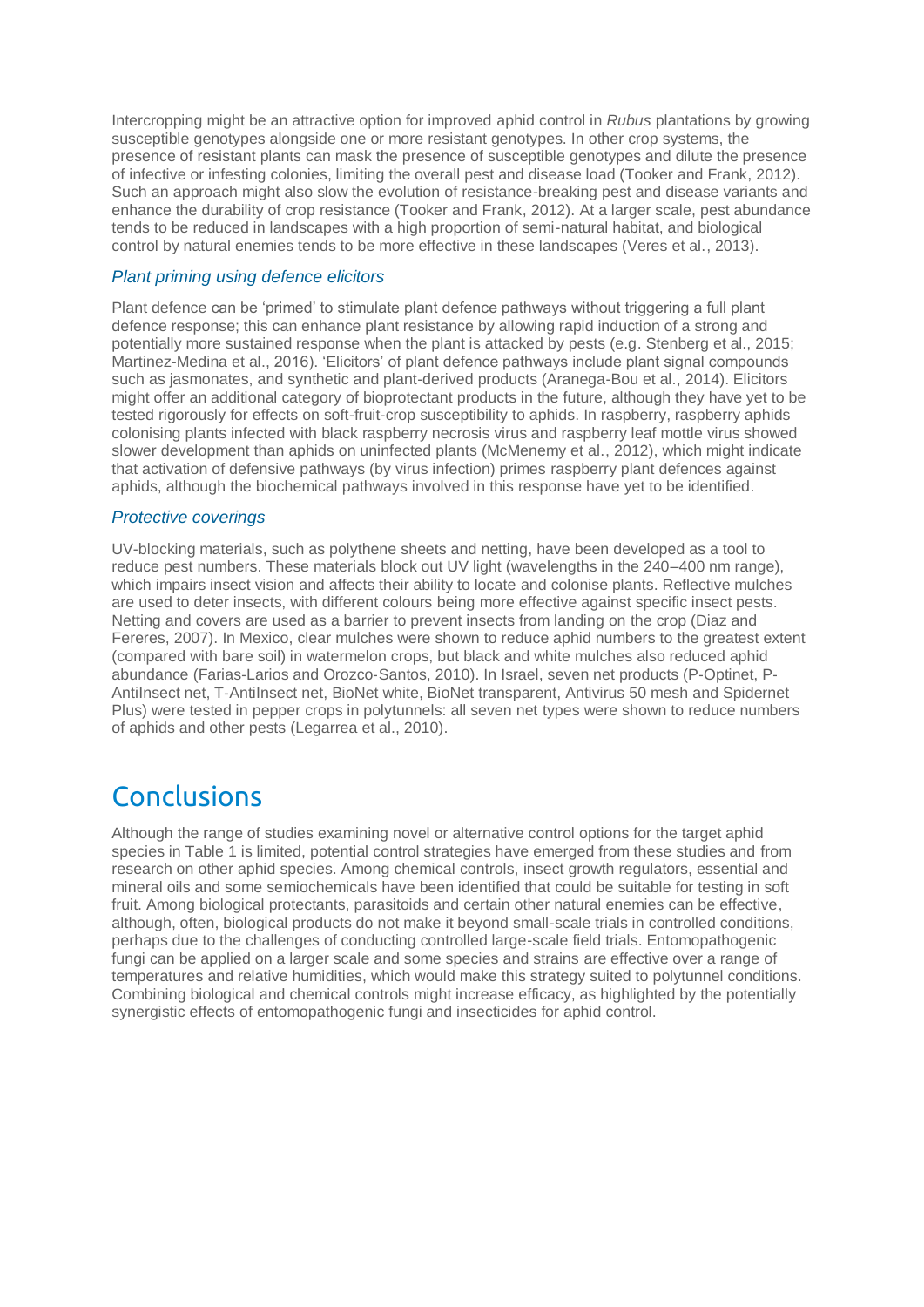# References

Ambethgar, V. (2009). *Potential of entomopathogenic fungi in insecticide resistance management (IRM): a review*. *Journal of Biopesticides* 2(2): 177–193.

Aranega-Bou, P. et al*.* (2014). *Priming of plant resistance by natural compounds. Hexanoic acid as a model*. Frontiers in Plant Science 5: 488. doi: 10.3389/fpls.2014.00488.

Asplen, M. K. et al. (2014). *Specialisation of bacterial endosymbionts that protect aphids from parasitoids*. Ecological Entomology 39(6): 736–739. doi: 10.1111/een.12153.

Bale, J. S., van Lenteren, J. C. and Bigler, F. (2008). *Biological control and sustainable food production*. Philosophical Transactions of the Royal Society of London. Series B, Biological sciences 363: 761–776. doi: 10.1098/rstb.2007.2182.

Benskin, J. and Perron, J. M. (1973). *Effects of an insect growth regulator with high juvenile hormone activity on the apterous form of the potato aphid, Macrosiphum euphorbiae (Hemiptera: Aphididae).* The Canadian Entomologist, Cambridge University Press, 105(4): 619–622. doi: 10.4039/Ent105619- 4.

Castresan, J. E., Rosenbaum, J. and Gonzalez, L. A. (2013). *Estudio de la efectividad de tres aceites esenciales para el control de áfidos en pimiento, Capsicum annuum L*. Idesia (Arica). scielocl 31: 49– 58. Available at: https://scielo.conicyt.cl/scielo.php?script=sci\_arttext&pid=S0718- 34292013000300007&nrm=iso.

Clarke, H. V. et al. (2017). *Susceptibility of Macrosiphum euphorbiae to the parasitoid Aphidius ervi: larval development depends on host aphid genotype*. Entomologia Experimentalis et Applicata 162(2): 148–158. doi: 10.1111/eea.12516.

Diaz, B M. and Fereres, A. (2007). *Ultraviolet-blocking materials as a physical barrier to control insect pests and plant pathogens in protected crops*. Pest Technology 1: 85–95.

Dickson, A. T. (1979). *The population dynamics of raspberry aphids in eastern Scotland*. University of Dundee.

Down, R. E. et al. (1996). *Snowdrop lectin inhibits development and decreases fecundity of the Glasshouse Potato Aphid (Aulacorthum solani) when administered in vitro and via transgenic plants both in laboratory and glasshouse trials*. Journal of Insect Physiology 42(11): 1035–1045. doi: https://doi.org/10.1016/S0022-1910(96)00065-0.

Ebrahimi, M. et al. (2013). *Efficacy of three plant essential oils, Azadirachta indica (Adr. Juss.), Eucalyptus camaldulensis (Dehn.) and Laurus nobilis (L.) on mortality cotton aphids, Aphis gossypii Glover (Hem: Aphididae)*. Archives of Phytopathology and Plant Protection. Taylor & Francis, 46(9), pp. 1093–1101. doi: 10.1080/03235408.2012.758347.

Enkegaard, A., Sigsgaard, L. and Kristensen, K. (2013) 'Shallot Aphids, Myzus ascalonicus, in Strawberry: Biocontrol Potential of Three Predators and Three Parasitoids', Journal of Insect Science. Entomological Society of America, 13(83), pp. 1–16. doi: 10.1673/031.013.8301.

Farias‐Larios, J. and Orozco‐Santos, M. (1997). 'Effect of polyethylene mulch colour on aphid populations, soil temperature, fruit quality, and yield of watermelon under tropical conditions', *New Zealand Journal of Crop and Horticultural Science*, Taylor & Francis, 25(4): 369–374. doi: 10.1080/01140671.1997.9514028.

Fitzgerald, J. and Solomon, M. (2001) 'Ground dwelling predatory carabid beetles as biocontrol agents of pests in fruit production in UK', Bulletin OILB/SROP, 24, pp. 155–159.

Frew, S. (2014). *Fungal pathogens and parasitoids; an efficient method for biocontrol against Amphorophora idaei and Macrosiphum euphorbiae in Raspberry plant?* University of Dundee.

Gillespie, M. et al. (2011). *Manipulating floral resources dispersion for hoverflies (Diptera: Syrphidae) in a California lettuce agro-ecosystem.* Biological Control 59(2): 215–220. doi: https://doi.org/10.1016/j.biocontrol.2011.07.010.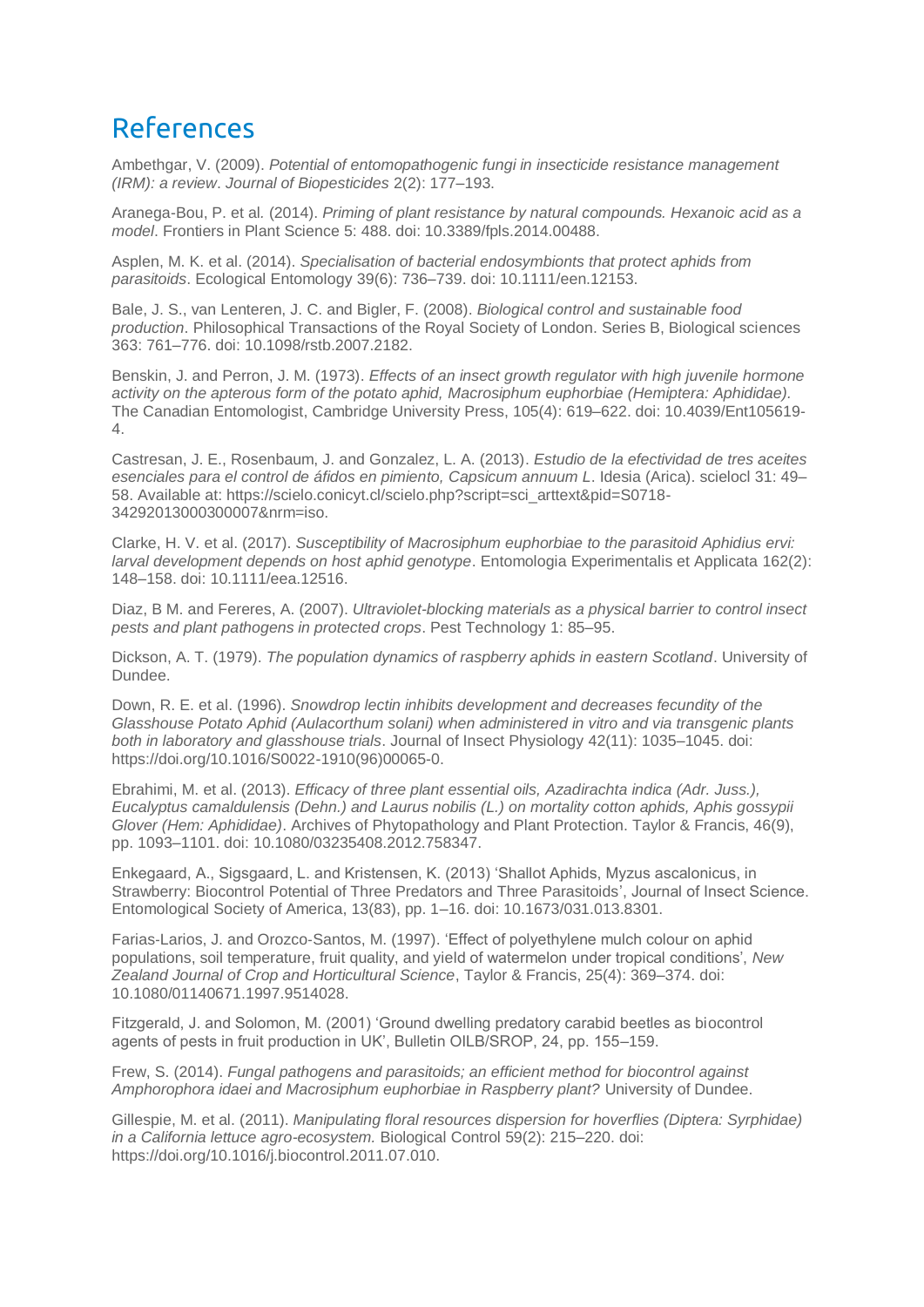Goffreda, J. C., Steffens, J. C. and Mutschler, M. A. (1990). *Association of Epicuticular Sugars with Aphid Resistance in Hybrids with Wild Tomato*. Journal of the American Society for Horticultural Science, Washington, DC: American Society for Horticultural Science 115(1).

Goldansaz, S. H. et al. (2004). *Identification of Two Sex Pheromone Components of the Potato Aphid, Macrosiphum euphorbiae (Thomas).* Journal of Chemical Ecology 30(4): 819–834. doi: 10.1023/B:JOEC.0000028434.19319.b4.

Gorski, R., Sobieralski, K. and Siwulski, M. (2016). *The Effect of Hemp Essential Oil on Mortality Aulacorthum solani Kalt. And Tetranychus urticae Koch.* Ecological Chemistry and Engineering S 23. doi: 10.1515/eces-2016-0037.

Hegde, M., Oliveira, J.N., da Costa, J.G., Bleicher, E., Santana, A.E.G., Bruce, T.J.A., Caulfield, J., Dewhirst, S.Y., Woodcock, C.M., Pickett, J.A., and Birkett, M.A. (2011). *Identification of Semiochemicals Released by Cotton, Gossypium hirsutum, Upon Infestation by the Cotton Aphid, Aphis gossypii.* Journal of Chemical Ecology 37: 741-750.

Henter, H. J. and Via, S. (1995). *The Potential for Coevolution in a Host-Parasitoid System. I. Genetic Variation within an Aphid Population in Susceptibility to a Parasitic Wasp*. Evolution 49(3): 427. doi: 10.2307/2410267.

Hori, M. (1999). *The effects of rosemary and ginger oils on the alighting behavior of Myzus persicae (Sulzer) (Homoptera: Aphididae) and on the incidence of yellow spotted streak*. Applied Entomology and Zoology 34(3): 351–358. doi: 10.1303/aez.34.351.

Jiang, H. et al*.* (2007). *Genetic engineering of Periplaneta fuliginosa densovirus as an improved biopesticide*. Archives of Virology 152(2): 383–394. doi: 10.1007/s00705-006-0844-6.

Kanost, M. R. et al*.* (1990). *Insect Haemolymph Proteins*, in Evans, P. D. and Wigglesworth, V. B. (eds). Academic Press (Advances in Insect Physiology): 299–396. doi: https://doi.org/10.1016/S0065- 2806(08)60008-9.

Kim, J. J., Goettel, M. S. and Gillespie, D. R. (2007). *Potential of Lecanicillium species for dual microbial control of aphids and the cucumber powdery mildew fungus, Sphaerotheca fuliginea*. Biological Control 40(3): 327–332. doi: https://doi.org/10.1016/j.biocontrol.2006.12.002.

Legarrea, S. et al*.* (2010). *Comparison of UV-absorbing Nets in Pepper Crops: Spectral Properties, Effects on Plants and Pest Control*. Photochemistry and Photobiology 86(2): 324–330. doi: 10.1111/j.1751-1097.2009.00657.x.

Lightle, D. M. et al. (2012). *Location of the Mechanism of Resistance to Amphorophora agathonica (Hemiptera: Aphididae) in Red Raspberry*. Journal of Economic Entomology, Entomological Society of America, 105(4): 1465–1470. doi: 10.1603/EC11405.

Lin, C.-Y. et al. (2009). *Control of silverleaf whitefly, cotton aphid and kanzawa spider mite with oil and extracts from seeds of sugar apple*. Neotropical Entomology. scielo, 38: 531–536.

Liu, X.-D., Zhai, B.-P. and Zhang, X.-X. (2002) 'Studies on the Host Biotypes and Its Cause of Cotton Aphid in Nanjing, China', Agricultural Sciences in China, 1(11), pp. 1211–1215.

Lowery, D. and Isman, M. (1993). *Antifeedant activity of extracts from neem, Azadirachta indica, to strawberry aphid, Chaetosiphon fragaefolii.* Journal of Chemical Ecology 19: 1761–1773.

Martinez-Medina, A. et al. (2016) 'Recognizing Plant Defense Priming', Trends in Plant Science, 21(10), pp. 818–822. doi: https://doi.org/10.1016/j.tplants.2016.07.009.

Martoub, M. et al. (2011). *Opposite effects of different mineral oil treatments on Macrosiphum euphorbiae survival and fecundity*. Journal of Pest Science 84(2): 229–233. doi: 10.1007/s10340-010- 0344-z.

McKinlay, R. G. (1985). *Effect of undersowing potatoes with grass on potato aphid numbers*. Annals of Applied Biology 106(1): 23–29. doi: 10.1111/j.1744-7348.1985.tb03090.x.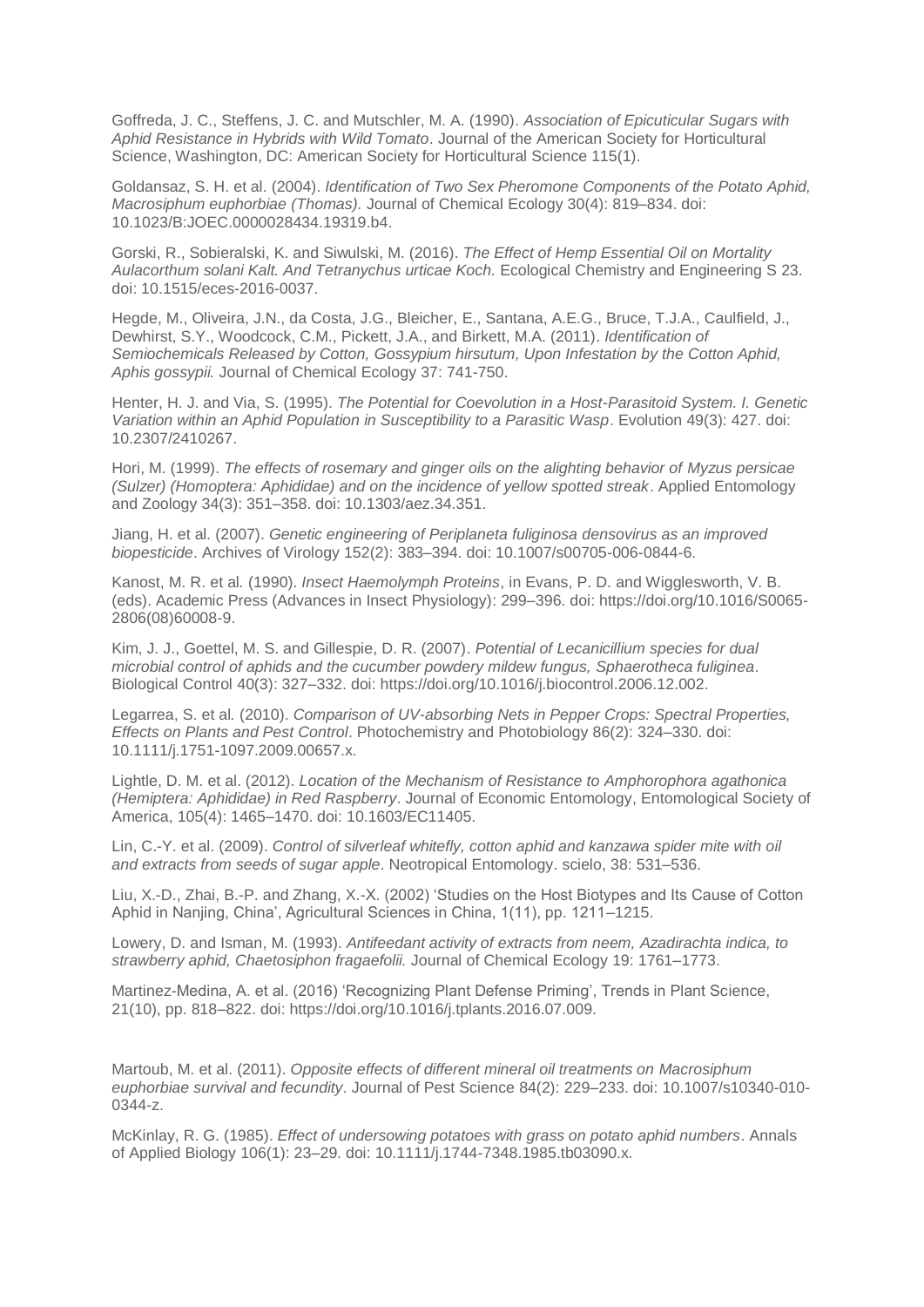McMenemy, L. S. et al. (2012). *Raspberry viruses manipulate the behaviour of their insect vectors*. Entomologia Experimentalis et Applicata 144(1): 56–68. doi: 10.1111/j.1570-7458.2012.01248.x.

de Menten, N. (2011). *FresaProtect: the use of a cocktail of parasitoids against aphids in strawberries – a case study*. IOBC/WPRS Bulletin 70: 217–223.

Mitchell, C. (2007). *Novel approaches to the development of integrated pest management in UK raspberry production*. University of Dundee.

Mitchell, C. et al*.* (2010). *Combining plant resistance and a natural enemy to control Amphorophora idaei*. BioControl 55(3): 321–327. doi: 10.1007/s10526-009-9257-2.

Mitchell, C. et al*.* (2016). *Plant Defense against Herbivorous Pests: Exploiting Resistance and Tolerance Traits for Sustainable Crop Protection*. Frontiers in Plant Science 7: 1132. doi: 10.3389/fpls.2016.01132.

Moran, N. A. et al. (2005). *The players in a mutualistic symbiosis: Insects, bacteria, viruses, and virulence genes.* Proceedings of the National Academy of Sciences USA 102(47): 16919–16926. doi: 10.1073/pnas.0507029102.

Munneke, M. E. et al. (2004). *Repellence and toxicity of plant essential oils to the potato aphid, Macrosiphum euphorbiae*, in Proceedings of the section Experimental and Applied Entomology of the Netherlands Entomological Society (NEV). 893: Nederlandse Entomologische Vereniging (NEV), 81– 85. Available at: https://edepot.wur.nl/348341.

van Munster, M. et al. (2003). *Characterization of a new densovirus infecting the green peach aphid Myzus persicae*. Journal of Invertebrate Pathology, 84(1): 6–14. doi[: https://doi.org/10.1016/S0022-](https://doi.org/10.1016/S0022-2011(03)00013-2) [2011\(03\)00013-2.](https://doi.org/10.1016/S0022-2011(03)00013-2)

O'Neill T, Gladders P, Wedgewood E, Huckle A, Collier R, Jukes A, Richardson A, Knott K, Berrie A, Saville R, Birch ANE, Cross J, Jay C, Atwood J, Tatnell L, McPherson M, Wright K, Lambourne C, Burns C, Croft P, G. D. (2014). *Sustainable Crop and Environment Protection – Target Research for Edibles (SCEPTRE)). HDC Project CP 077 Final Report*.

Powell, W. et al. (1998). *Strategies Involved in the Location of Hosts by the Parasitoid Aphidius ervi Haliday (Hymenoptera: Braconidae: Aphidiinae).* Biological Control 11(2): 104–112. doi: [https://doi.org/10.1006/bcon.1997.0584.](https://doi.org/10.1006/bcon.1997.0584)

Regnault-Roger, C., Vincent, C. and Arnason, J. T. (2012). *Essential Oils in Insect Control: Low-Risk Products in a High-Stakes World*. Annual Review of Entomology 57(1): 405–424. doi: 10.1146/annurev-ento-120710-100554.

Shepherd, T. et al*.* (1999). *Epicuticular wax composition in relation to aphid infestation and resistance in red raspberry (Rubus idaeus L.).* Phytochemistry 52(7): 1239–1254. doi: https://doi.org/10.1016/S0031-9422(99)00413-6.

Shrestha, G., Enkegaard, A. and Steenberg, T. (2013). *Susceptibility of Nasonovia ribisnigri developmental stages to Beauveria bassiana and the effect of infection on adult fecundity*. International Symposium Ecology of Aphidophaga 12. Book of Abstracts.

Shrestha, G., Enkegaard, A. and Steenberg, T. (2015). *Laboratory and semi-field evaluation of Beauveria bassiana (Ascomycota: Hypocreales) against the lettuce aphid, Nasonovia ribisnigri (Hemiptera: Aphididae).* Biological Control 85: 37–45. doi: https://doi.org/10.1016/j.biocontrol.2015.03.005.

Silva, Diego B; Bueno, Vanda H.P; Lins, Juracy, C; Sidney, Livia A; Carvalho, A. R. (2009). *Quality of the aphid Aulacorthum solani for the parasitoid Praon volucre*. IOBC/wprs Bulletin 49: 267–271.

Singer, M. C. and Smith, B. D. (1976). *Use of the plant growth regulator chlormequat chloride to control the aphid Hyperomyzus lactucae on black currants*. Annals of Applied Biology 82(3): 407–414. doi: 10.1111/j.1744-7348.1976.tb00578.x.

Smith, C. M. and Chuang, W.-P. (2014) 'Plant resistance to aphid feeding: behavioral, physiological, genetic and molecular cues regulate aphid host selection and feeding', Pest Management Science, 70(4), pp. 528–540. doi: 10.1002/ps.3689.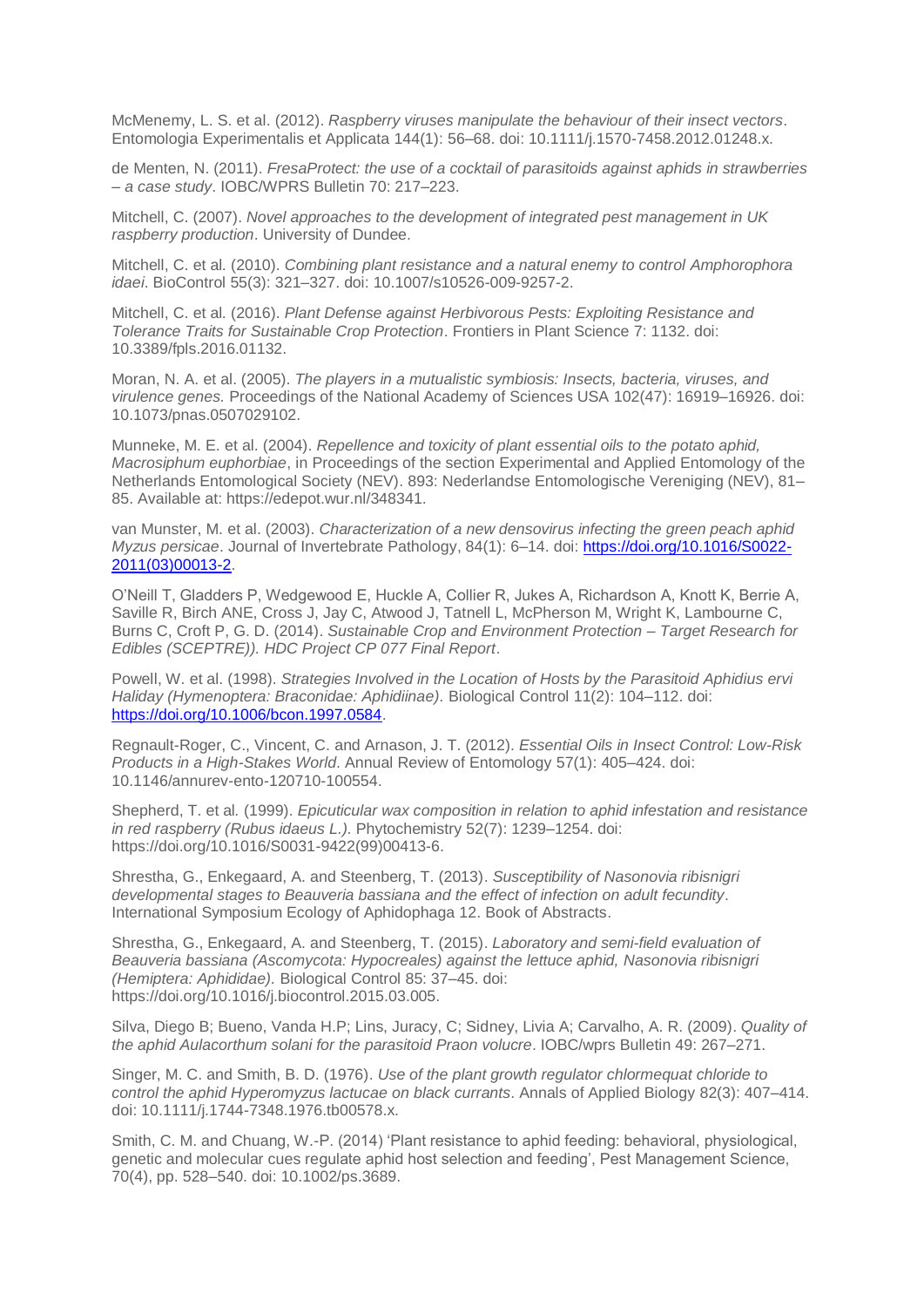Stenberg, J. A. et al*.* (2015). *Optimizing Crops for Biocontrol of Pests and Disease*. Trends in Plant Science 20(11): 698–712. doi: https://doi.org/10.1016/j.tplants.2015.08.007.

Tooker, J. F. and Frank, S. D. (2012). *Genotypically diverse cultivar mixtures for insect pest management and increased crop yields*. Journal of Applied Ecology 49(5): 974–985. doi: 10.1111/j.1365-2664.2012.02173.x.

Tunaz, H. (2004). *Insect Growth Regulators for Insect Pest Control*. Turkish Journal of Agriculture and Forestry, TUBITAK, 377–387.

Vandermoten, S. et al. (2012) 'Aphid alarm pheromone: An overview of current knowledge on biosynthesis and functions', Insect Biochemistry and Molecular Biology, 42(3), pp. 155–163. doi: https://doi.org/10.1016/j.ibmb.2011.11.008.

Veres, A. et al*.* (2013). *Does landscape composition affect pest abundance and their control by natural enemies? A review*. Agriculture, Ecosystems & Environment 166: 110–117. doi: https://doi.org/10.1016/j.agee.2011.05.027.

Vu, V. H., Hong, S. Il and Kim, K. (2007). *Selection of Entomopathogenic Fungi for Aphid Control*. *Journal of Bioscience and Bioengineering* 104(6): 498–505. doi: https://doi.org/10.1263/jbb.104.498.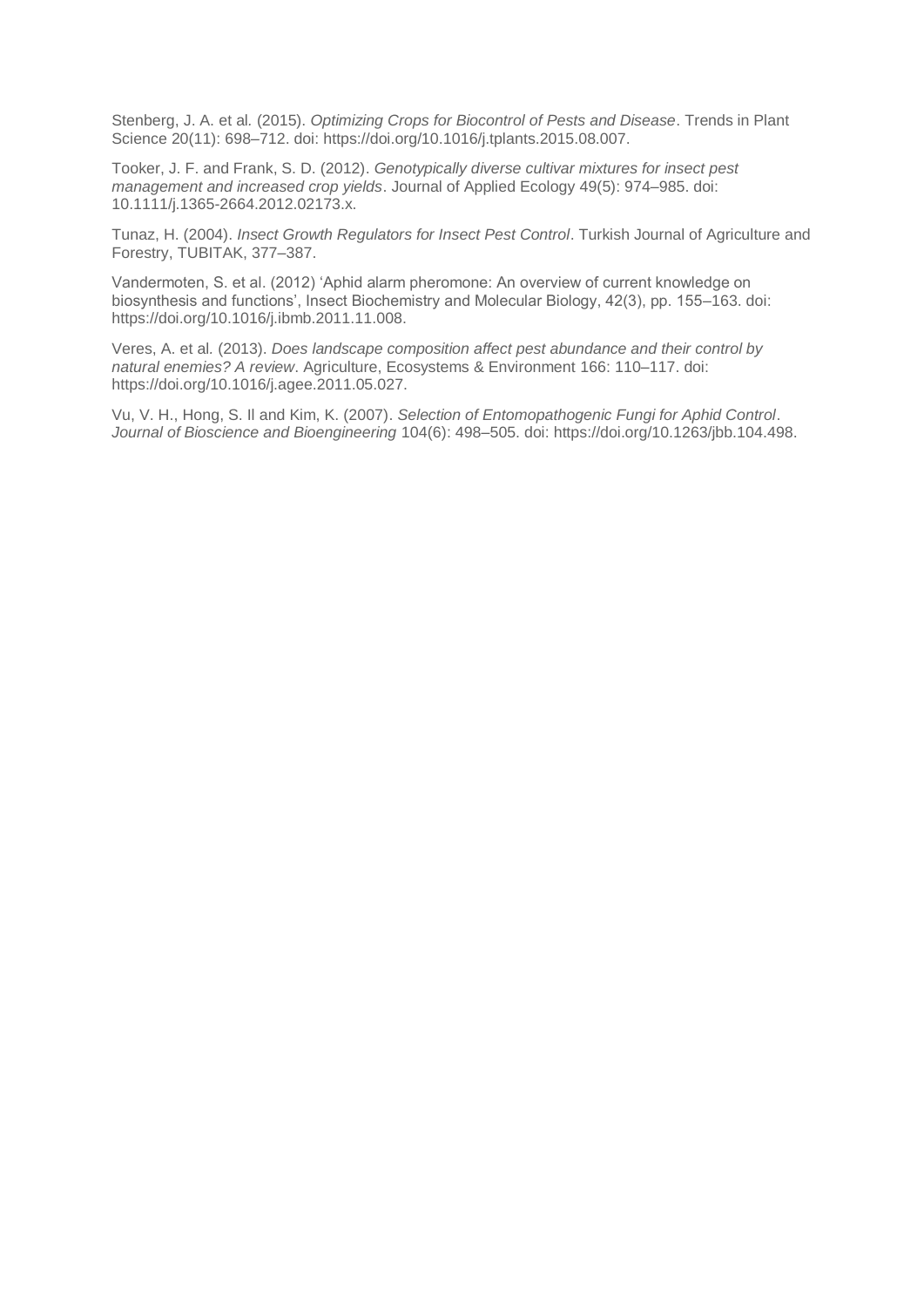# **Appendix 1 – Biology of the target aphids**

### **Strawberry aphid (***Chaetosiphon fragaefolii***)**

*Chaetosiphon fragaefolii* is one of the most serious pests in strawberry crops. They tend to be found feeding on new shoots, crowns and close to veins on the underside of leaves. Direct damage caused by aphid feeding includes fungal growth on the excreted honeydew, which leads to reduced fruit yield and quality. The aphid is a principle vector of six plant viruses, with strawberry crinkle virus and strawberry mild yellow edge virus being the most pathogenic viruses affecting strawberry. This aphid reproduces parthenogenetically all year round and therefore overwinters as adults. In outside strawberry production, alates are produced in May and June and then again in October to December.

### **Shallot aphid (***Myzus ascalonicus***)**

*Myzus ascalonicus* is a polyphagous aphid with hosts including strawberry, onion, brassicas and garden ornamentals. It reproduces parthenogenetically and does not require host plant alternation during its life cycle. The aphid is cold hardy and can overwinter in glasshouses and in sheltered places. Overwinter hosts include several weed species, such as speedwell and chickweed. *M. ascalonicus* can reproduce even at low temperatures, and as temperatures increase in spring, alate aphids are produced, which migrate to other host plants. Damage caused by this aphid species includes malformed leaves, stunted growth and shortened and distorted flower stalks.

### **Potato aphid (***Macrosiphum euphorbiae***)**

This is a highly polyphagous aphid with over 200 host plant species, including strawberry and bush fruit. In the US, the primary host is *Rosa* spp., where it overwinters and reproduces sexually, but in Europe the aphid is thought to reproduce parthenogenetically all year round. Alate forms are produced in spring and autumn and migrate to alternative hosts. Direct feeding damage results in chlorotic misshapen leaves, which causes a reduction in quality and yield, and the aphid is also known to transmit potyviruses. Insecticide resistance and natural enemy (parasitoid) resistance have been documented in this species, which increases the need to find alternative control methods.

### **Melon and cotton aphid (***Aphis gossypii***)**

This is a highly polyphagous pest with a worldwide distribution. Host plants include strawberry and bush fruit, with many reported biotypes/clones, which are thought to be host-plant specific (Liu, 2002). In the cooler climate of the UK, the life cycle is heteroecious, with migration to a winter host to lay eggs and parthenogenetic reproduction on the summer host. Direct feeding damage includes yellowing and distortion in the leaves, which causes a reduction in the quality and yield. It is known to transmit viruses.

#### **Glasshouse and potato aphid (***Aulacorthum solani***)**

*Aulacorthum solani* is a highly polyphagous aphid with hosts including strawberry. The species has very toxic saliva, which causes deformation and discolouration of the leaves.

#### **Large raspberry aphid (***Amphorophora idaei***)**

*Amphorophora idaei* is only found on raspberry. It causes direct feeding damage, but more importantly it transmits four plant viruses: black raspberry necrosis virus; raspberry leaf mottle virus; raspberry leaf spot virus; and Rubus yellow net virus. There are thought to be four different biotypes of this species that have overcome resistance genes introduced through raspberry breeding. Eggs overwinter and adults start appearing by March. This species goes through two parthenogenetic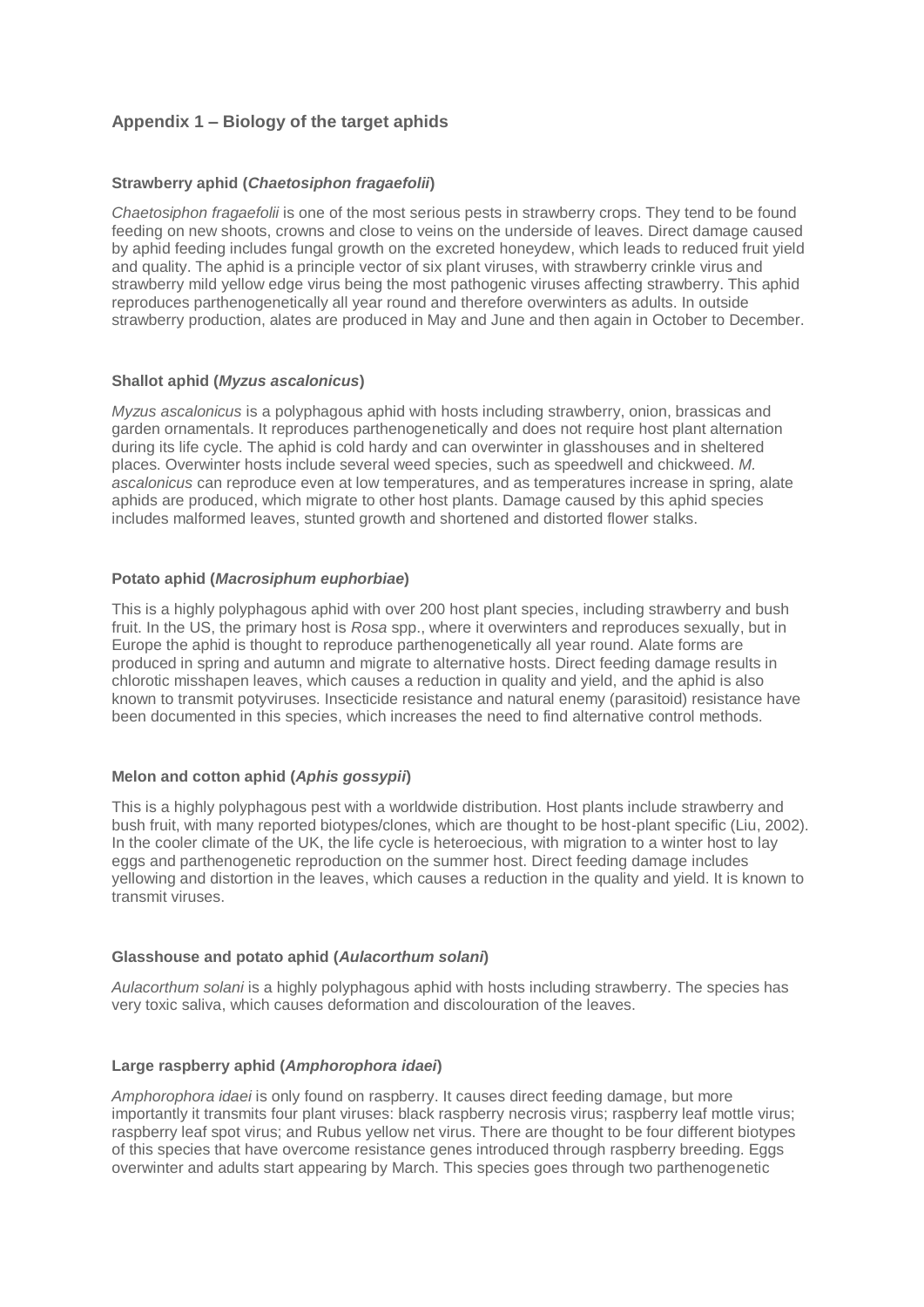cycles in summer before alates are produced which migrate to new plants. The sexual cycle starts in October and eggs are laid at the base of plants.

#### **Small raspberry aphid (***Aphis idaei***)**

*Aphis idaei* is a major pest of raspberry and feeds on raspberry and loganberry, causing leaves to curl. The eggs are found on the upper half of the current year's cane, either at the junction of the petiole with the cane or between the axillary bud and the cane. During the asexual part of the life cycle, aphids congregate around the base of stalks of the clusters of buds. Sexual forms appear in October. This aphid species vectors raspberry leaf mottle virus, raspberry leaf spot virus, black raspberry necrosis virus and *Rubus* yellow net virus.

#### **Currant-lettuce aphid (***Nasonovia ribisnigri***)**

The primary hosts of the *N. ribisnigri* are blackcurrant and gooseberry and secondary hosts are members of the Asteraceae, including lettuce. Eggs are laid at the base of buds and alates migrate to the secondary hosts in May and return to primary hosts in the autumn. Dense colonies form on the shoot tips and cause leaf curl and shoot stunting. Vector of gooseberry vein banding virus.

#### **Currant-sowthistle aphid (***Hyperomyzus lactucae***)**

*Hyperomyzus lactucae* feeds on its primary hosts, blackcurrant, redcurrant and whitecurrant, in early spring, causing a downward curling of the leaves and the stunting of the young growth. It migrates to its secondary host in May and returns to currant again in the autumn.

#### **Gooseberry aphid (***Aphis grossulariae***)**

*Aphis grossulariae* can spend all year on its primary host, gooseberry, but can also migrate to its secondary host, willowherb. It overwinters as eggs and emerges at bud burst. Dense colonies of aphids at the growing tips of gooseberry can cause deformation and clumping of young leaves, which can lead to stunting of growth.

### **Peach-potato aphid (***Myzus persicae*)

*Myzus persicae* is a polyphagous species which has hundreds of secondary hosts, including bush fruit. In the absence of peach – the primary host – this species overwinters as adults hiding in sheltered places and reproduces parthenogenetically all year round. It causes direct feeding damage and transmits viruses. There are many genotypes of *M. persicae*, thought to be introduced to the UK each year by human action. Some of these genotypes persist while others die out. There are many genotypes that show insecticide resistance, with several different resistance mechanisms detected.

#### **Permanent currant aphid (***Aphis schneideri***)**

*Aphis schneideri* is only found on blackcurrant and other *Ribes* species. It overwinters as eggs on the shoots and, in spring, apterous aphids invade the flower trusses. In the summer, it forms dense colonies on young shoots and under leaves, which can cause bunching and leaf curl. Alates are produced in summer and these adults migrate to new *Ribes* hosts. Sexual forms are produced again in autumn.

#### **Redcurrant blister aphid (***Cryptomyzus ribis***)**

*Cryptomyzus ribis* overwinters as eggs on *Ribes* spp. and adults appear at bud burst. They migrate to *Stachys* species in early July and return to *Ribes* spp. in the autumn. In *Ribes*, aphid feeding causes